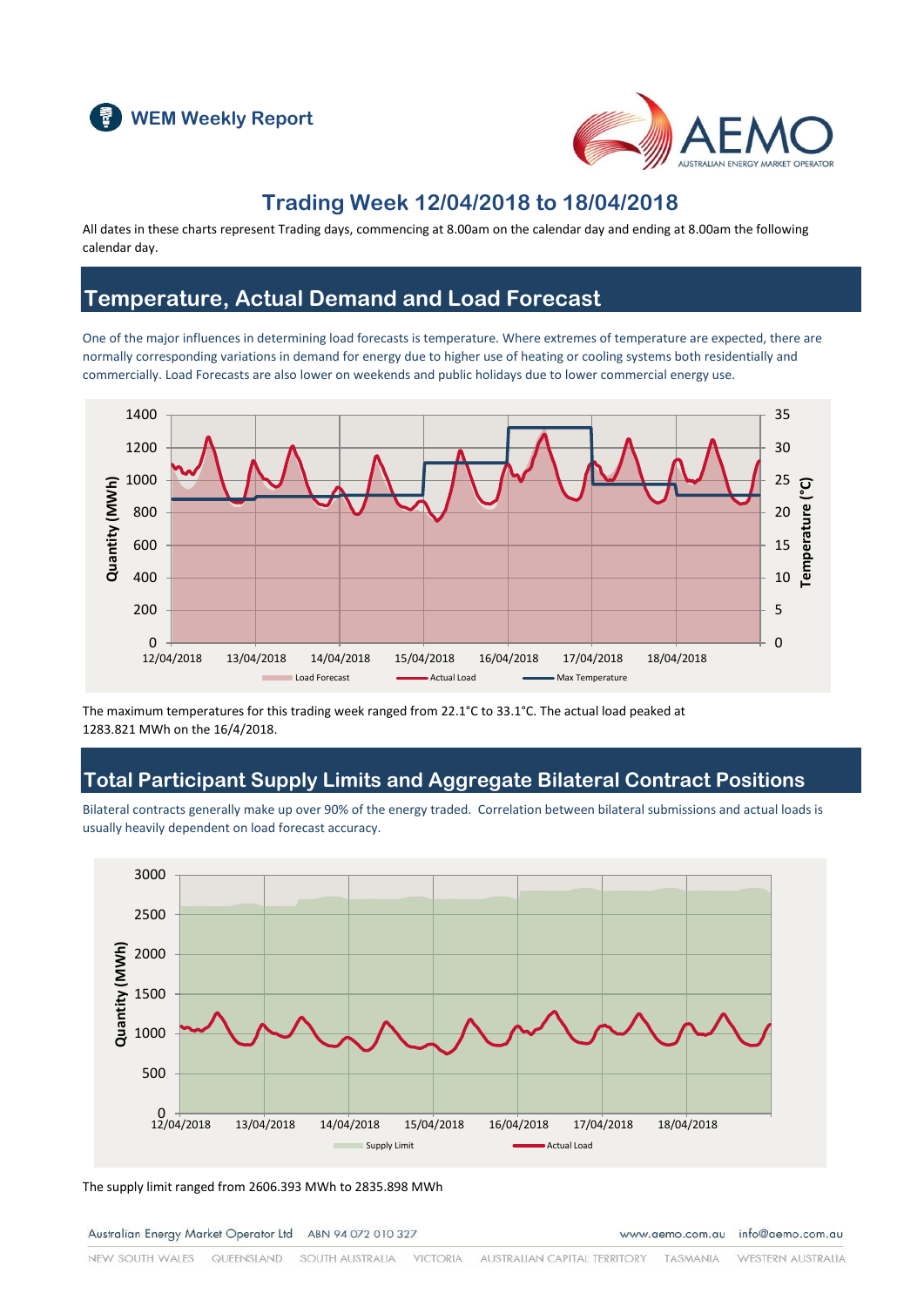# **Net Balancing Market Trades**

Bilateral contracts and STEM trading are generally based on the forecast energy requirements of Participants. When the forecast requirements are higher or lower than the actual requirements for a day, this Market energy must be bought and sold in the balancing mechanism. This graph shows the estimated net balancing trades.



The majority of the balancing activity this week occurred within Balancing Demand. The maximum balancing demand for the week reached 206.483 MWh on the 12/4/2018. The maximum balancing supply for the week reached -26.921 MWh on the 16/4/2012.

### **Total Traded Energy**

This chart represents a comparison between the total net energy that is traded in Bilateral Contracts, the STEM and the balancing mechanism. Balancing Supply represents cases in which the total contract position is greater than the demand and customers must supply energy back to balancing. Balancing Demand represents cases in which the total contract position is less than the demand and customers must purchase energy from balancing.



Total balancing supply equalled -143.021 MWh whereas total balancing demand equalled 31715.089 MWh. The Total STEM Traded quantity was 11080.815 MWh, with the STEM Clearing Quantity ranging between 0.8 MWh and 104.677 MWh.

www.aemo.com.au info@aemo.com.au